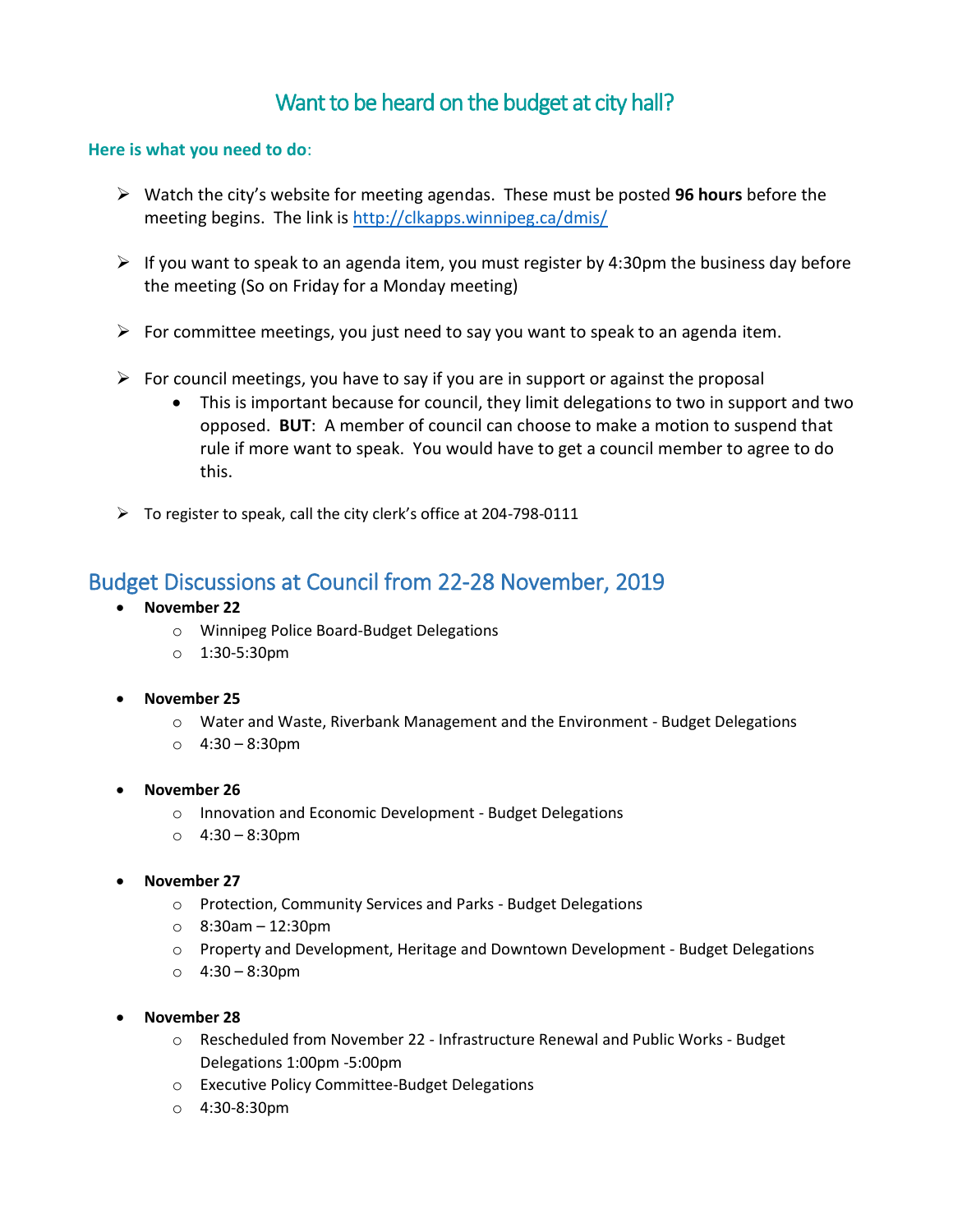#### **City Issues to Note**

The news is full of threatened cuts as the City rolls out the new four year budget process and proposals. There is always public posturing and positioning while negotiations go on in private. Usually this leads to cuts not being as bad as signalled. This does not mean we should not be very concerned. A four year budget lends itself to the argument that it must be conservative. This will allow the City to set relatively low targets for fulfilling its social responsibilities. These may or may not be improved in successive years as there will be surplus and deficits to be dealt with. To date, there has been no information on what happens if the picture is different in year 2, 3 and/or 4.

For now, the City committed to implementing a poverty reduction strategy, but only within existing budgets. What we are hearing to date, such as drastic cuts to transit and only a .5% increase to community services, needs community to step up and push back.

Community groups have put forward solutions. [Make Poverty History Manitoba's Winnipeg Without](https://spcw.us13.list-manage.com/track/click?u=a1c695cb0ffb67cb27aa42901&id=40f46e9ec0&e=d16af1e1df)  [Poverty](https://spcw.us13.list-manage.com/track/click?u=a1c695cb0ffb67cb27aa42901&id=40f46e9ec0&e=d16af1e1df) has developed a visionary anti-poverty strategy with 50 recommendations of how the City can lead. These should be front and centre in the budgeting process. Moreover, the Canadian Centre for Policy Alternatives released an [Alternative Municipal Budget](https://spcw.us13.list-manage.com/track/click?u=a1c695cb0ffb67cb27aa42901&id=9ee1e18870&e=d16af1e1df) that provides a detailed fiscally prudent template for to implement a progressive budget.

This new process has the presentation of the departmental proposals earlier than in previous years. This means more opportunity to speak out. There will be delegate presentations from November 22 to November 28. Community groups are coming together to have their voices heard. Please come out to our meeting to hear what others are saying and learn the basics on how to advocate for what you want. If you can't make the meeting, please check out the [City Clerk's](https://spcw.us13.list-manage.com/track/click?u=a1c695cb0ffb67cb27aa42901&id=9498c10756&e=d16af1e1df)  [Department official website](https://spcw.us13.list-manage.com/track/click?u=a1c695cb0ffb67cb27aa42901&id=9498c10756&e=d16af1e1df) if you want to organize on your own.

If speaking at City Hall is not possible for you, you can always write the Mayor and Council [here.](https://spcw.us13.list-manage.com/track/click?u=a1c695cb0ffb67cb27aa42901&id=2d2e49f20a&e=d16af1e1df) Tips:

- Know your points before you call
- If emailing try to keep it short
- If doing either or both, make sure you request a response
- Follow up on that response
- Try to be solution focused ie. Where they can find the money. Our property taxes have been kept unsustainably low for decades. We have allowed urban sprawl to deplete our tax base (check out CCPA report on *[The High Cost of Free-Riding and How We Fix It](https://spcw.us13.list-manage.com/track/click?u=a1c695cb0ffb67cb27aa42901&id=c83253d927&e=d16af1e1df)* and Brent Bellamy's [Free Press article -](https://spcw.us13.list-manage.com/track/click?u=a1c695cb0ffb67cb27aa42901&id=a479b18bf8&e=d16af1e1df) City's [expanding footprint has high cost\)](https://spcw.us13.list-manage.com/track/click?u=a1c695cb0ffb67cb27aa42901&id=a479b18bf8&e=d16af1e1df). The Save Our Canopy campaign is a great example. It identified that taking less than 5% from the capital roads budget will increase our ability to save our tree canopy by 200%. In short, give the decision makers your permission to spend less on what can wait and more on what cannot!

Info on Winnipeg's Multi-Year 2020 to 2023 Budget process at: [https://winnipeg.ca/interhom/Budget/2020Budget/default.stm](https://spcw.us13.list-manage.com/track/click?u=a1c695cb0ffb67cb27aa42901&id=f36662e990&e=d16af1e1df)